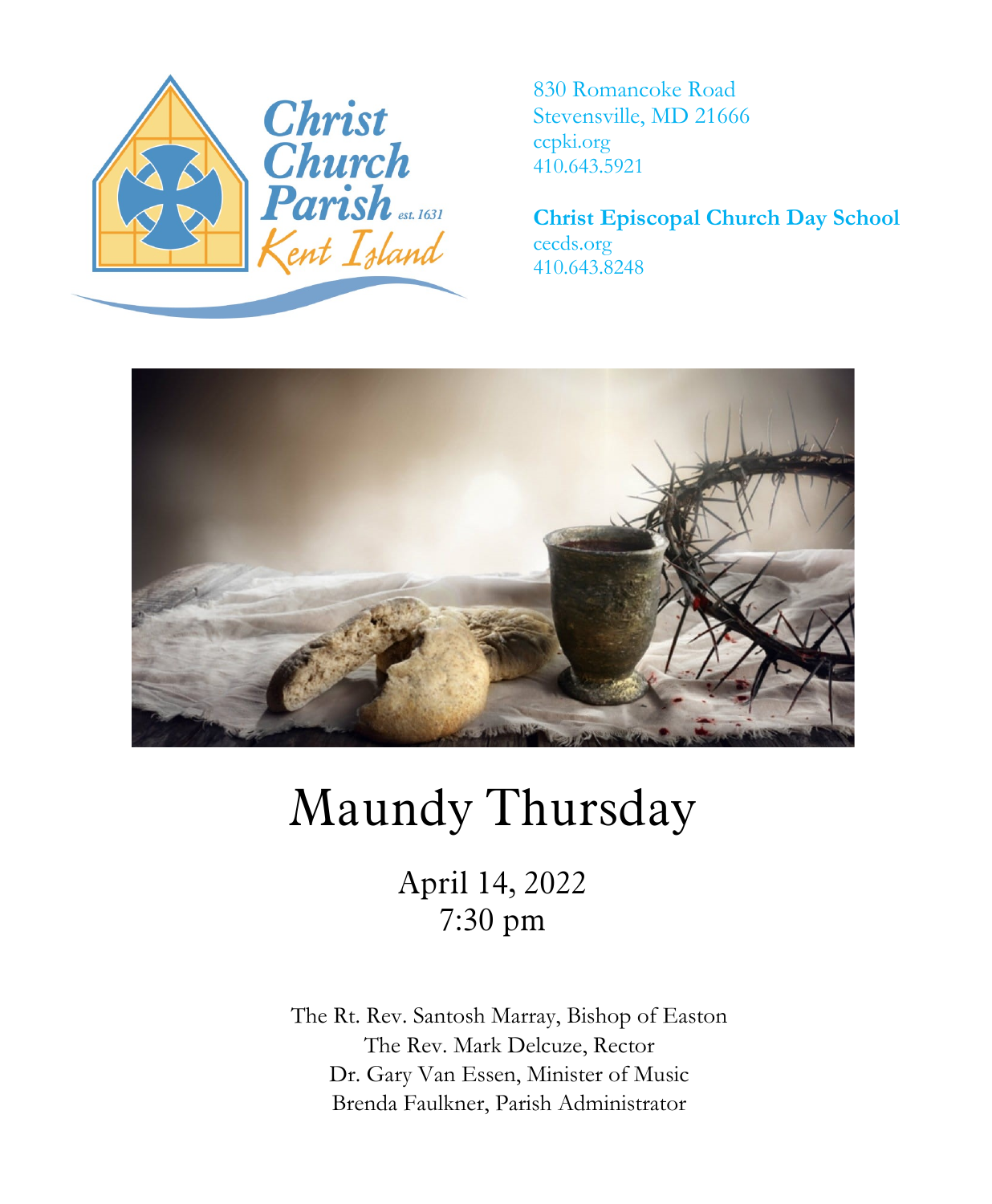## **MAUNDY THURSDAY**

### **The Word of God**

#### **Gathering in Silence**

**<sup>+</sup>Processional Hymn** Three holy days enfold us now



#### **<sup>+</sup>Opening Sentences**

*Celebrant* Bless the Lord who forgives all our sins. *People* **God's mercy endures forever.**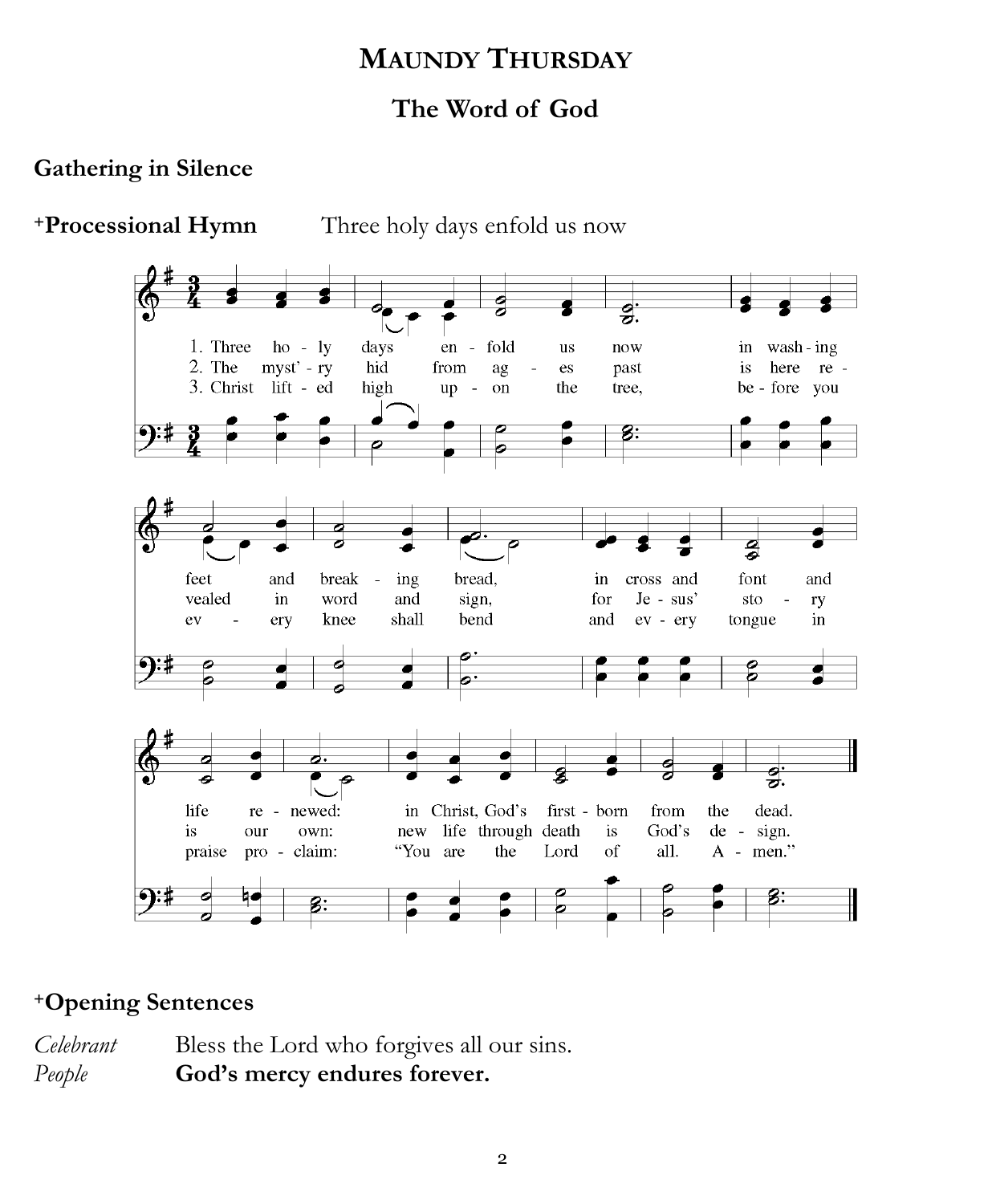3

*Reader* The Word of the Lord *People* **Thanks be to God**

The LORD said to Moses and Aaron in the land of Egypt: This month shall mark for you the beginning of months; it shall be the first month of the year for you. Tell the whole congregation of Israel that on the tenth of this month they are to take a lamb for each family, a lamb for each household. If a household is too small for a whole lamb, it shall join its closest neighbor in obtaining one; the lamb shall be divided in proportion to the number of people who eat of it. This is how you shall eat it: your loins girded, your sandals on your feet, and your staff in your hand; and you shall eat it hurriedly. It is the Passover of the LORD. For I will pass through the land of Egypt that night, and I will strike down every firstborn in the land of Egypt, both human beings and animals; on all the gods of Egypt I will execute judgments: I am the LORD. The blood shall be a sign for you on the houses where you live: when I see the blood, I will pass over you, and no plague shall destroy you when I strike the land of Egypt. This day shall be a day of remembrance for you. You shall celebrate it as a festival to the LORD; throughout your generations you shall observe it as a perpetual ordinance.

Almighty Father, whose dear Son, on the night before he suffered, instituted the Sacrament of his Body and Blood: Mercifully grant that we may receive it thankfully in remembrance of Jesus Christ our Lord, who in these holy mysteries gives us a pledge of eternal life; and who now lives and reigns with you and the Holy Spirit, one God, for ever and ever. **Amen.**

**<sup>+</sup>The Collect of the Day**

| The Concer of the Day |                       |  |  |  |
|-----------------------|-----------------------|--|--|--|
| Celebrant             | The Lord be with you. |  |  |  |
| People                | And also with you.    |  |  |  |
| Celebrant             | Let us pray.          |  |  |  |

**<sup>+</sup>Collect for Purity (said by all)**

**Almighty God, to you all hearts are open, all desires known, and from you no secrets are hid: Cleanse the thoughts of our hearts by the inspiration of your Holy Spirit, that we may perfectly love you, and worthily magnify your holy Name; through Christ our Lord. Amen**.

**The First Lesson** Exodus 12:1-4, 11-14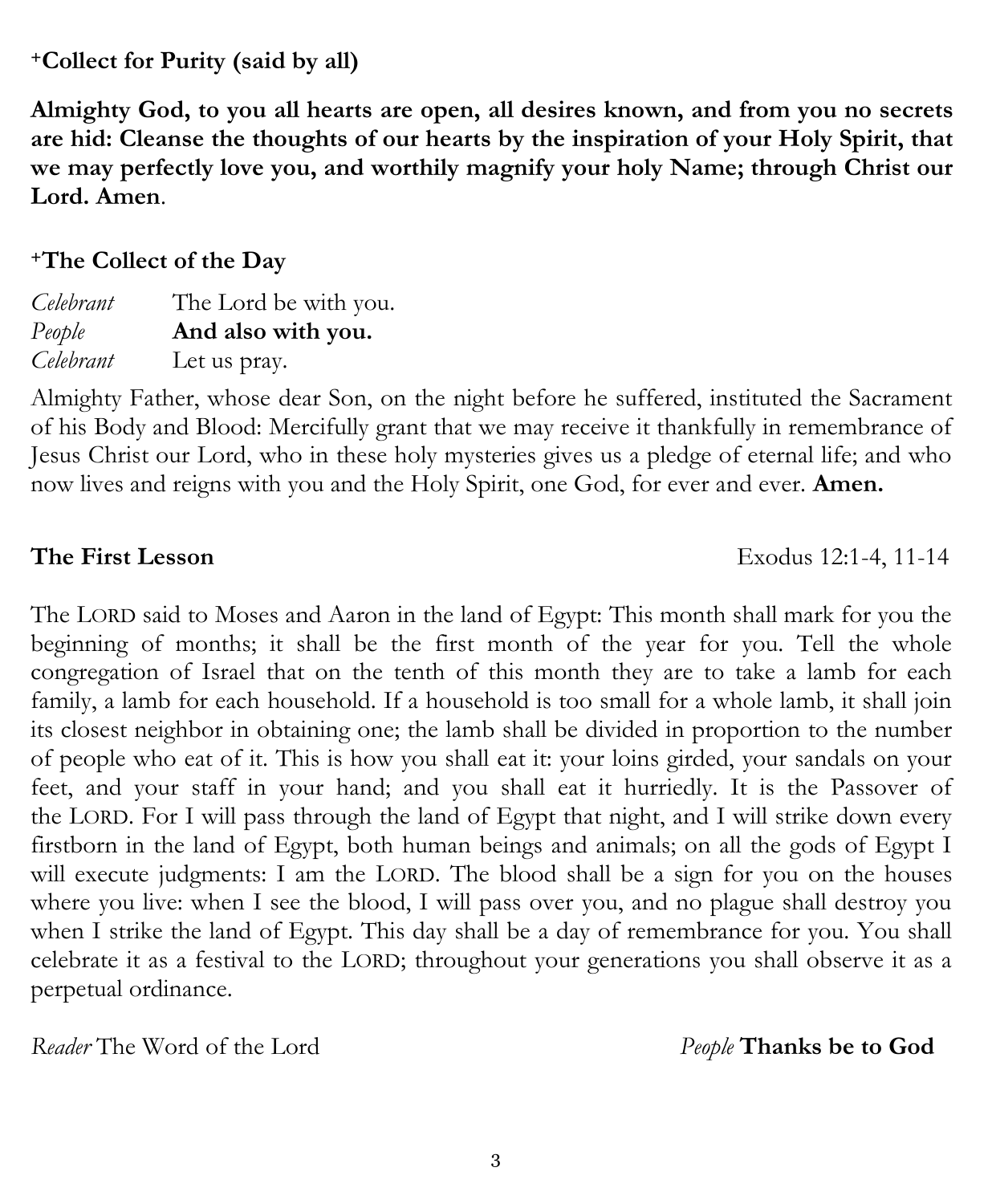*Read responsively by verse*

1 I love the LORD, because he has heard the voice of my supplication, \* because he has inclined his ear to me whenever I called upon him.

#### 10 **How shall I repay the LORD \* for all the good things he has done for me?**

11 I will lift up the cup of salvation \* and call upon the Name of the LORD.

#### 12 **I will fulfill my vows to the LORD \* in the presence of all his people.**

- 13 Precious in the sight of the LORD \* is the death of his servants.
- 14 **O LORD, I am your servant; \* I am your servant and the child of your handmaid; you have freed me from my bonds.**
- 15 I will offer you the sacrifice of thanksgiving  $*$ and call upon the Name of the LORD.

### 16 **I will fulfill my vows to the LORD \* in the presence of all his people,**

17 In the courts of the LORD's house, \* in the midst of you, O Jerusalem. Hallelujah!

**The Epistle** 1 Corinthians 11:23-26

I received from the Lord what I also handed on to you, that the Lord Jesus on the night when he was betrayed took a loaf of bread, and when he had given thanks, he broke it and said, "This is my body that is for you. Do this in remembrance of me." In the same way he took the cup also, after supper, saying, "This cup is the new covenant in my blood. Do this, as often as you drink it, in remembrance of me." For as often as you eat this bread and drink the cup, you proclaim the Lord's death until he comes.

*Reader* The Word of the Lord *People* **Thanks be to God**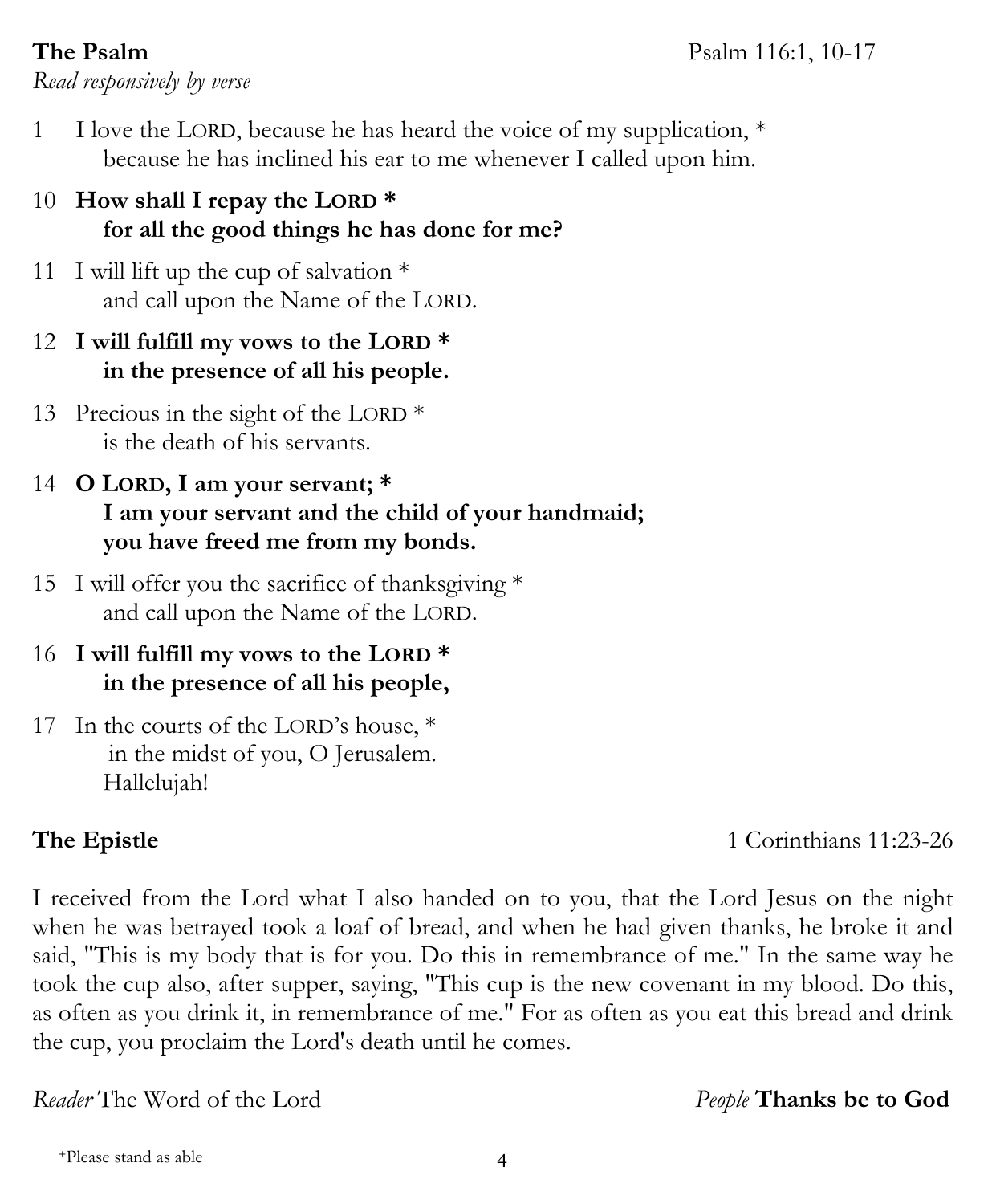**+Sequence Hymn** God is love and where true love is **vss. 1 & 2** 

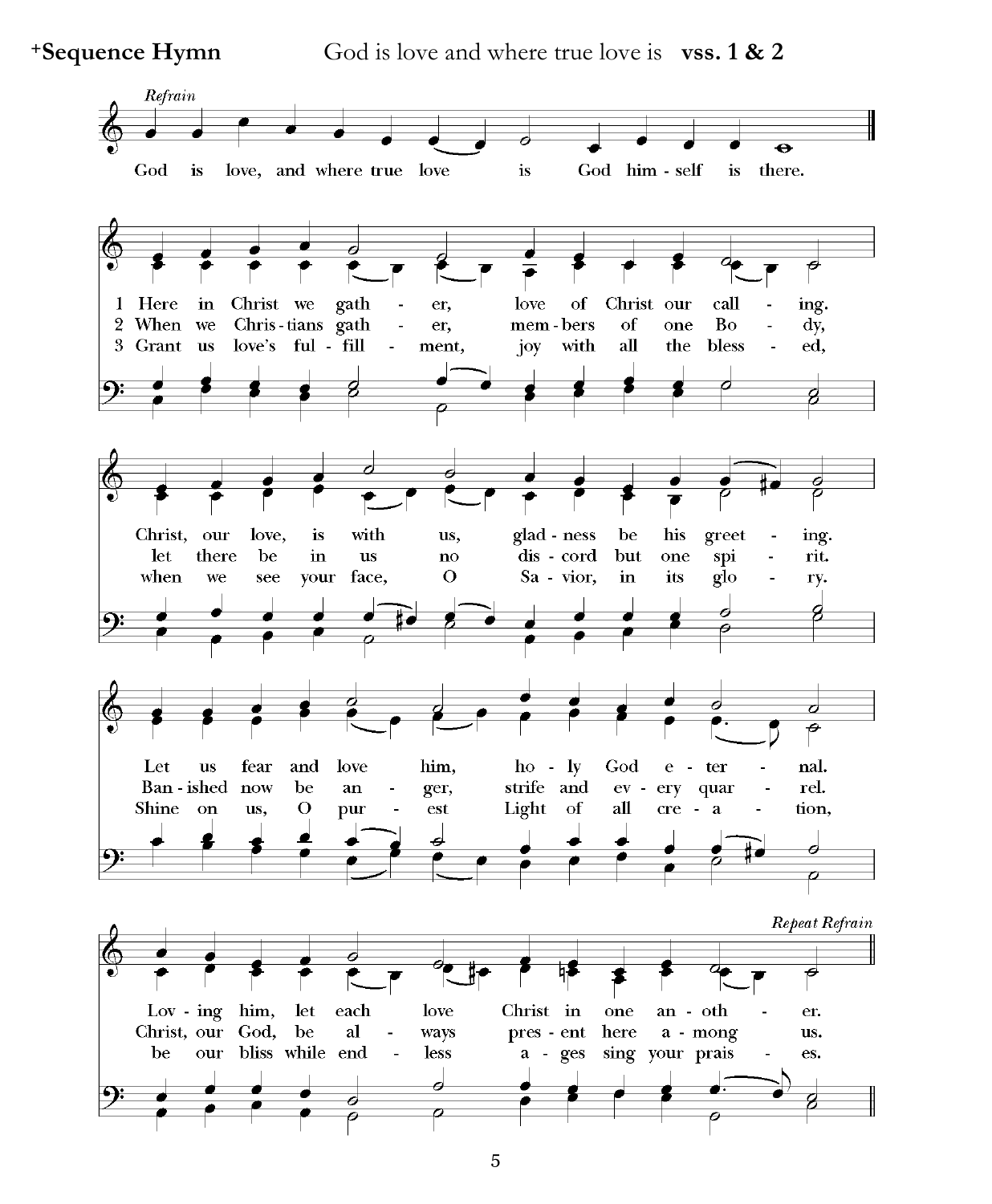*Please stand and face the Celebrant*

#### *Celebrant* The Holy Gospel of Our Lord Jesus Christ according to John *People* **Praise to You, Lord Christ**

Now before the festival of the Passover, Jesus knew that his hour had come to depart from this world and go to the Father. Having loved his own who were in the world, he loved them to the end. The devil had already put it into the heart of Judas son of Simon Iscariot to betray him. And during supper Jesus, knowing that the Father had given all things into his hands, and that he had come from God and was going to God, got up from the table, took off his outer robe, and tied a towel around himself. Then he poured water into a basin and began to wash the disciples' feet and to wipe them with the towel that was tied around him. He came to Simon Peter, who said to him, "Lord, are you going to wash my feet?" Jesus answered, "You do not know now what I am doing, but later you will understand." Peter said to him, "You will never wash my feet." Jesus answered, "Unless I wash you, you have no share with me." Simon Peter said to him, "Lord, not my feet only but also my hands and my head!" Jesus said to him, "One who has bathed does not need to wash, except for the feet, but is entirely clean. And you are clean, though not all of you." For he knew who was to betray him; for this reason he said, "Not all of you are clean." After he had washed their feet, had put on his robe, and had returned to the table, he said to them, "Do you know what I have done to you? You call me Teacher and Lord--and you are right, for that is what I am. So if I, your Lord and Teacher, have washed your feet, you also ought to wash one another's feet. For I have set you an example, that you also should do as I have done to you. Very truly, I tell you, servants are not greater than their master, nor are messengers greater than the one who sent them. If you know these things, you are blessed if you do them. Jesus said, "Now the Son of Man has been glorified, and God has been glorified in him. If God has been glorified in him, God will also glorify him in himself and will glorify him at once. Little children, I am with you only a little longer. You will look for me; and as I said to the Jews so now I say to you, `Where I am going, you cannot come.' I give you a new commandment, that you love one another. Just as I have loved you, you also should love one another. By this everyone will know that you are my disciples, if you have love for one another."

*Celebrant* The Gospel of the Lord *People* **Glory to You, Lord Christ**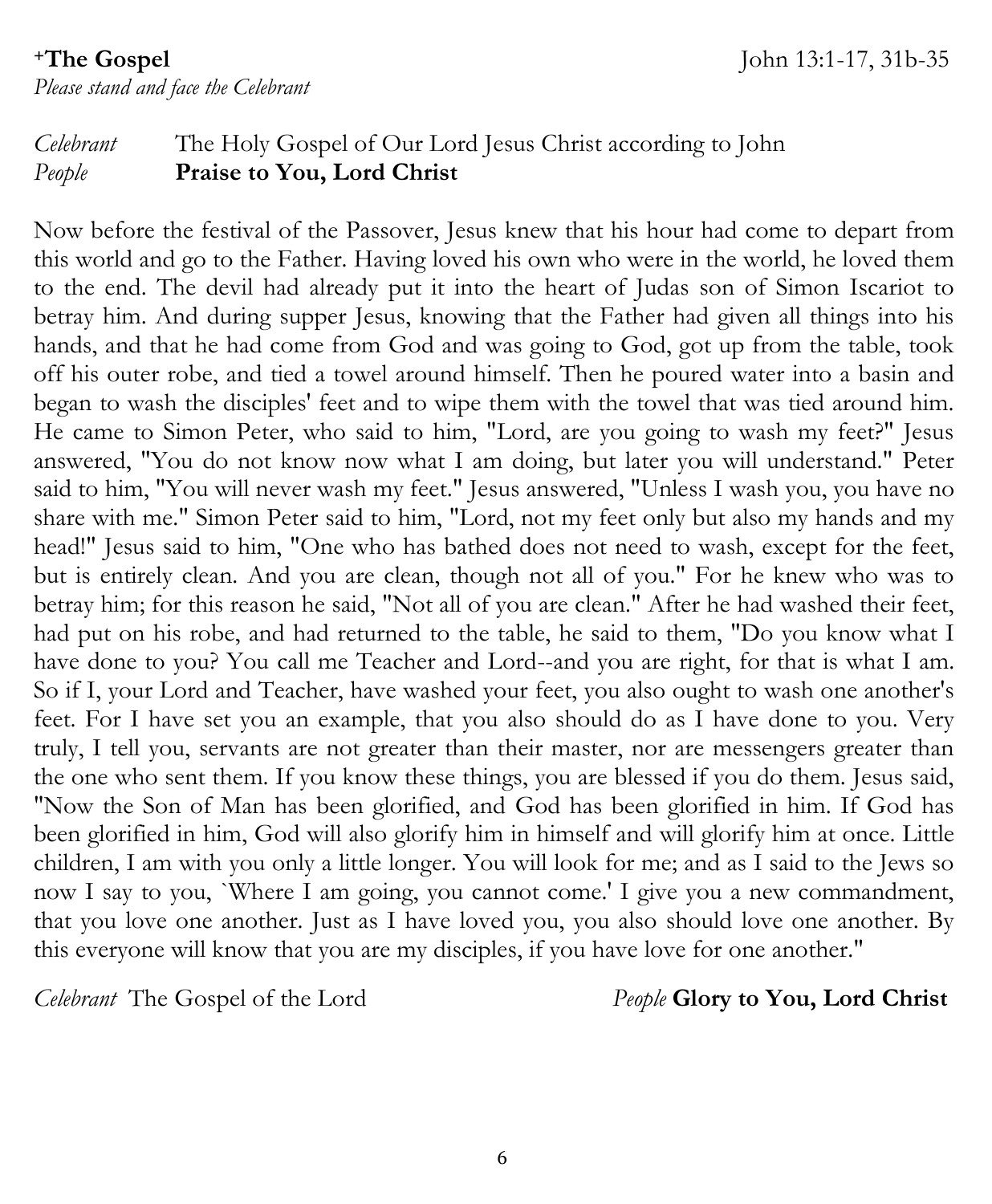#### **Invitation to the Foot Washing Ceremony**

Fellow servants of our Lord Jesus Christ: On the night before his death, Jesus set an example for his disciples by washing their feet, an act of humble service. He taught that strength and growth in the life of the Kingdom of God come not by power, authority, or even miracle, but by such lowly service. We all need to remember his example, but none stand more in need of this reminder than those whom the Lord has called to the ordained ministry.

Therefore, we invite you who share in the royal priesthood of Christ, to come forward, that we may recall whose servant we are by following the example of my Master. But come remembering his admonition that what will be done for you is also to be done by you to others, for "a servant is not greater than his master, nor is one who is sent greater than the one who sent him. If you know these things, blessed are you if you do them."

**Hymn during the Foot Washing:** Jesu, Jesu, fill us with your love

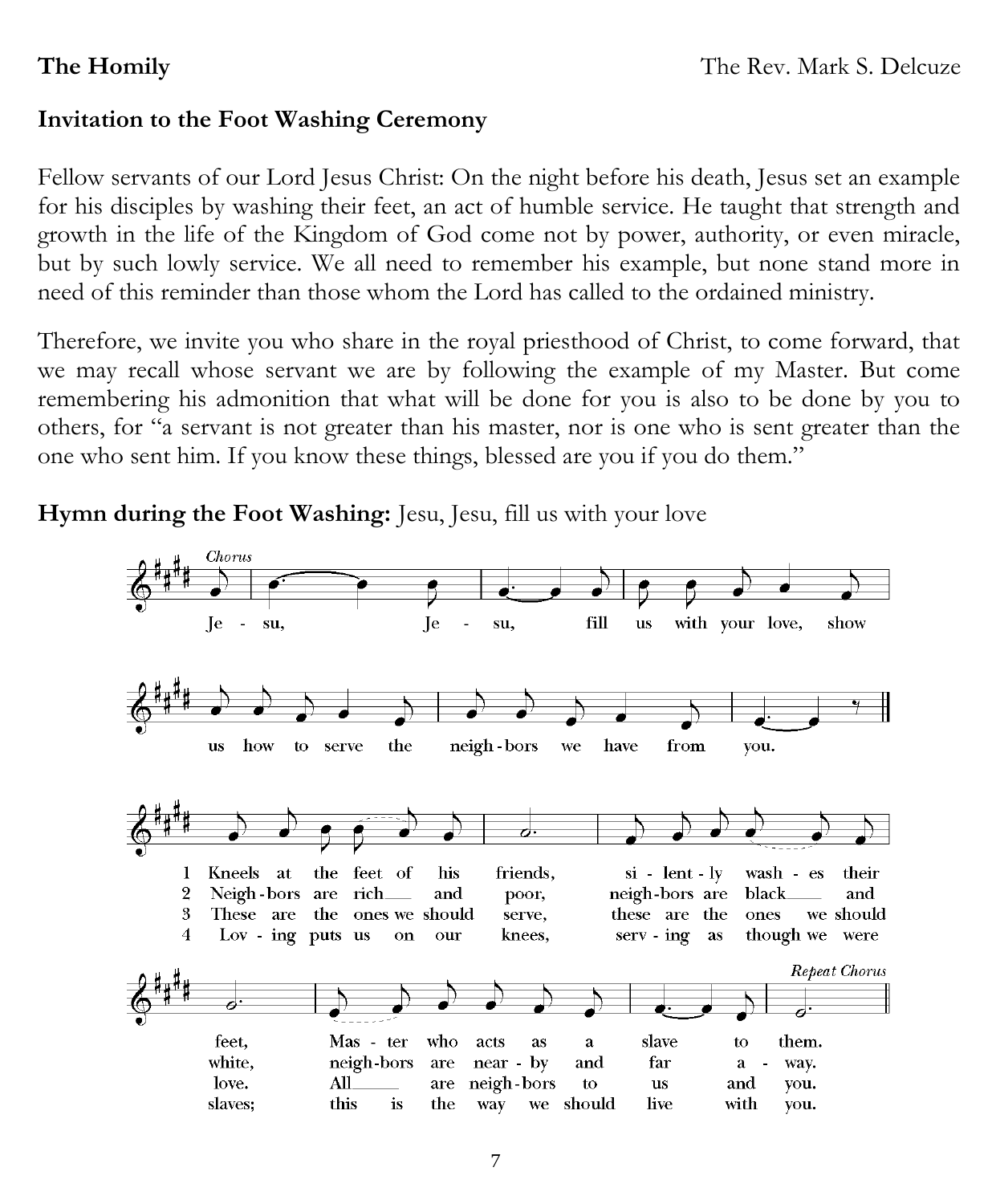**Hymn during the Foot Washing:** As in that upper room you left your seat

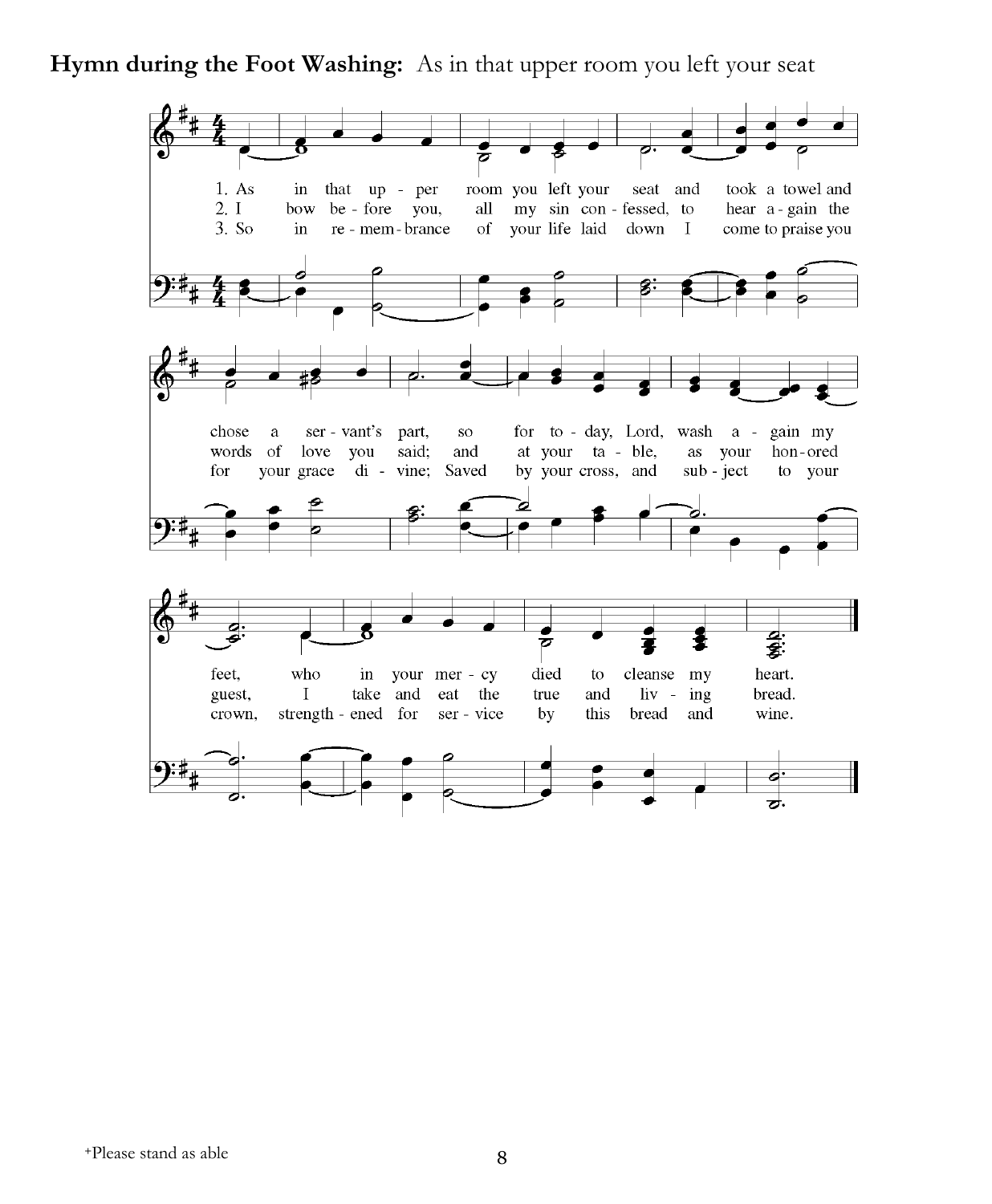#### **Anthems at the Foot Washing**

| Celebrant<br>All | The Lord Jesus, after he had supped with his disciples and had washed their<br>feet, said to them, "Do you know what I, your Lord and Master, have done<br>to you? I have given you an example, that you should do as I have done."<br>Peace is my last gift to you, my own peace I now leave with you; |
|------------------|---------------------------------------------------------------------------------------------------------------------------------------------------------------------------------------------------------------------------------------------------------------------------------------------------------|
|                  | peace which the world cannot give, I give to you.                                                                                                                                                                                                                                                       |
| Celebrant        | I give you a new commandment: Love one another as I have loved you.                                                                                                                                                                                                                                     |
| All              | Peace is my last gift to you, my own peace I now leave with you;<br>peace which the world cannot give, I give to you.                                                                                                                                                                                   |
| Celebrant        | By this shall the world know that you are my disciples:<br>That you have love for one another.                                                                                                                                                                                                          |

#### **<sup>+</sup>The Peace**

| Celebrant | The peace Christ be always with you. |
|-----------|--------------------------------------|
| People    | And also with you.                   |

*The Ministers and the People greet one another in the name of the Lord.* 

# **The Holy Communion**

**Offertory Anthem** "How Beautiful" Paris *Goldey & Helen Vansant, baritone & alto*

#### **<sup>+</sup>The Great Thanksgiving Eucharistic Prayer A**

| Celebrant | The Lord be with you.                      |
|-----------|--------------------------------------------|
| People    | And also with you.                         |
| Celebrant | Lift up your hearts.                       |
| People    | We lift them to the Lord.                  |
| Celebrant | Let us give thanks to the Lord our God.    |
| People    | It is right to give God thanks and praise. |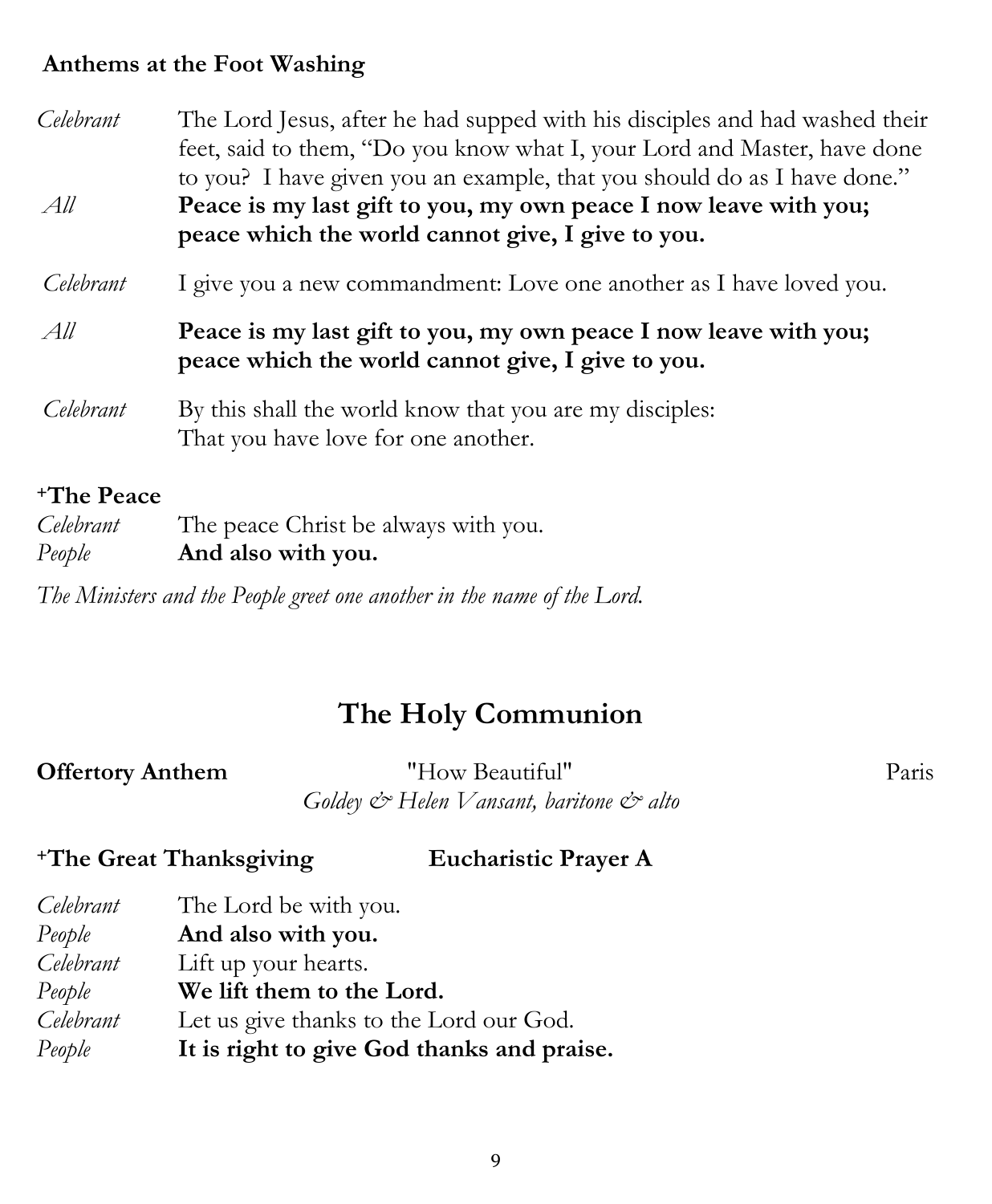#### *Then, facing the Holy Table, the Celebrant proceeds*

It is right, and a good and joyful thing, always and everywhere to give thanks to you, Father Almighty, Creator of heaven and earth.

Through Jesus Christ our Lord. For our sins he was lifted high upon the cross, that he might draw the whole world to himself; and, by his suffering and death, he became the source of eternal salvation for all who put their trust in him.

Therefore we praise you, joining our voices with Angels and Archangels and with all the company of heaven, who for ever sing this hymn to proclaim the glory of your Name:



#### *Then the Celebrant continues*

Holy and gracious Father: In your infinite love you made us for yourself, and, when we had fallen into sin and become subject to evil and death, you, In your mercy, sent Jesus Christ, your only and eternal Son, to share our human nature, to live and die as one of us, to reconcile us to you, the God and Father of all.

He stretched out his arms upon the cross, and offered himself, in obedience to your will, a perfect sacrifice for the whole world. On the night he was handed over to suffering and death, our Lord Jesus Christ took bread; and when he had given thanks to you, he broke it, and gave it to his disciples, and said, "Take, eat: This is my Body, which is given for you. Do this for the remembrance of me."

After supper he took the cup of wine; and when he had given thanks, he gave it to them, and said, "Drink this, all of you: This is my Blood of the new Covenant, which is shed for you and for many for the forgiveness of sins. Whenever you drink it, do this for the remembrance of me."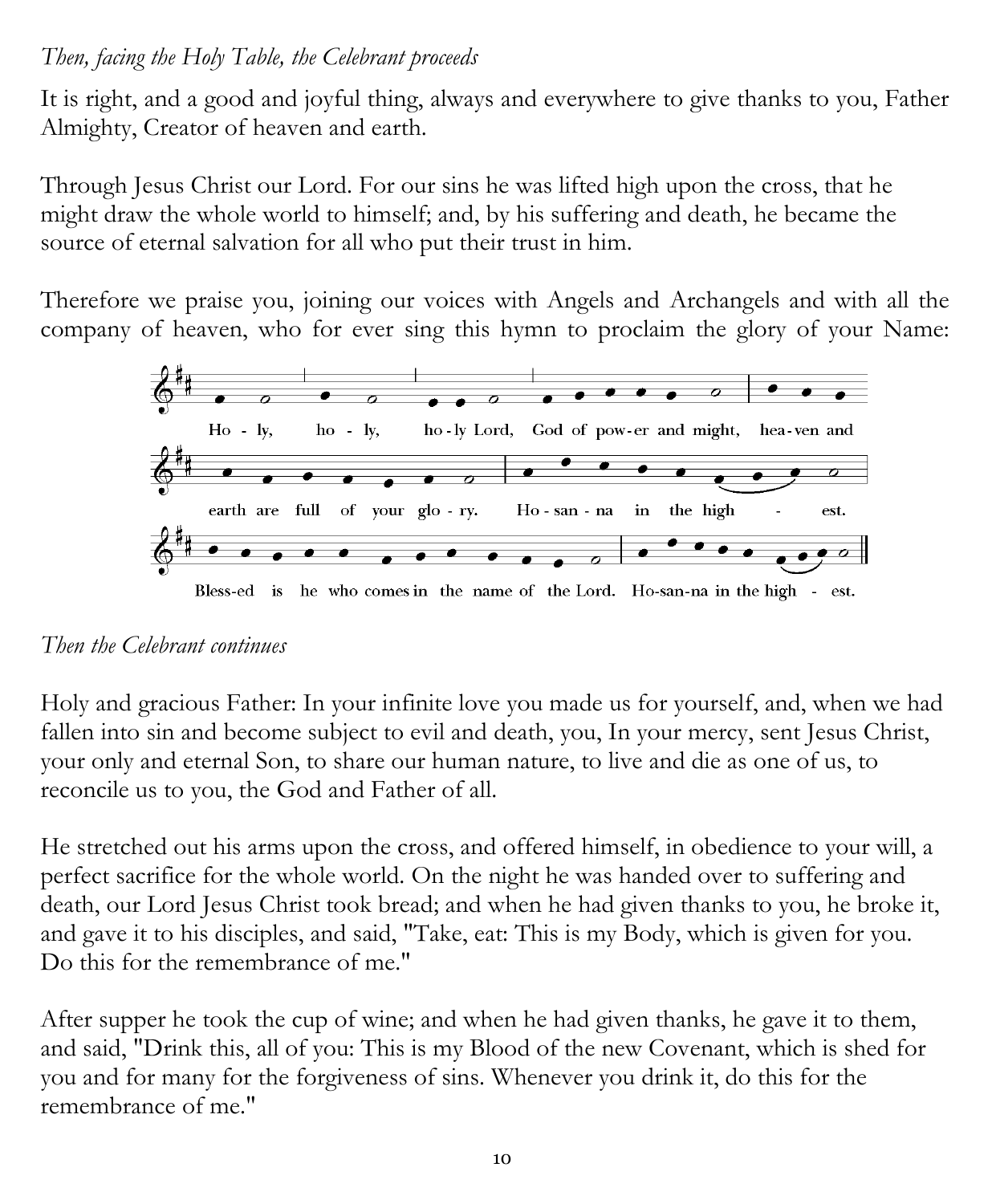Therefore we proclaim the mystery of faith:

*Celebrant and People*

**Christ has died. Christ is risen. Christ will come again.** 

#### *The Celebrant continues*

We celebrate the memorial of our redemption, O Father, in this sacrifice of praise and thanksgiving. Recalling his death, resurrection, and ascension, we offer you these gifts.

Sanctify them by your Holy Spirit to be for your people the Body and Blood of your Son, the holy food and drink of new and unending life in him. Sanctify us also that we may faithfully

receive this holy Sacrament, and serve you in unity, constancy, and peace; and at the last day bring us with all your saints into the joy of your eternal kingdom.

All this we ask through your Son Jesus Christ: By him, and with him, and in him, in the unity of the Holy Spirit all honor and glory is yours, Almighty Father, now and for ever. **AMEN**.

As our Savior Christ has taught us, we now pray,

**Our Father, who art in heaven, hallowed be thy Name, thy kingdom come, thy will be done, on earth as it is in heaven. Give us this day our daily bread. And forgive us our trespasses, as we forgive those who trespass against us. And lead us not into temptation, but deliver us from evil. For thine is the kingdom, and the power, and the glory, for ever and ever. Amen.**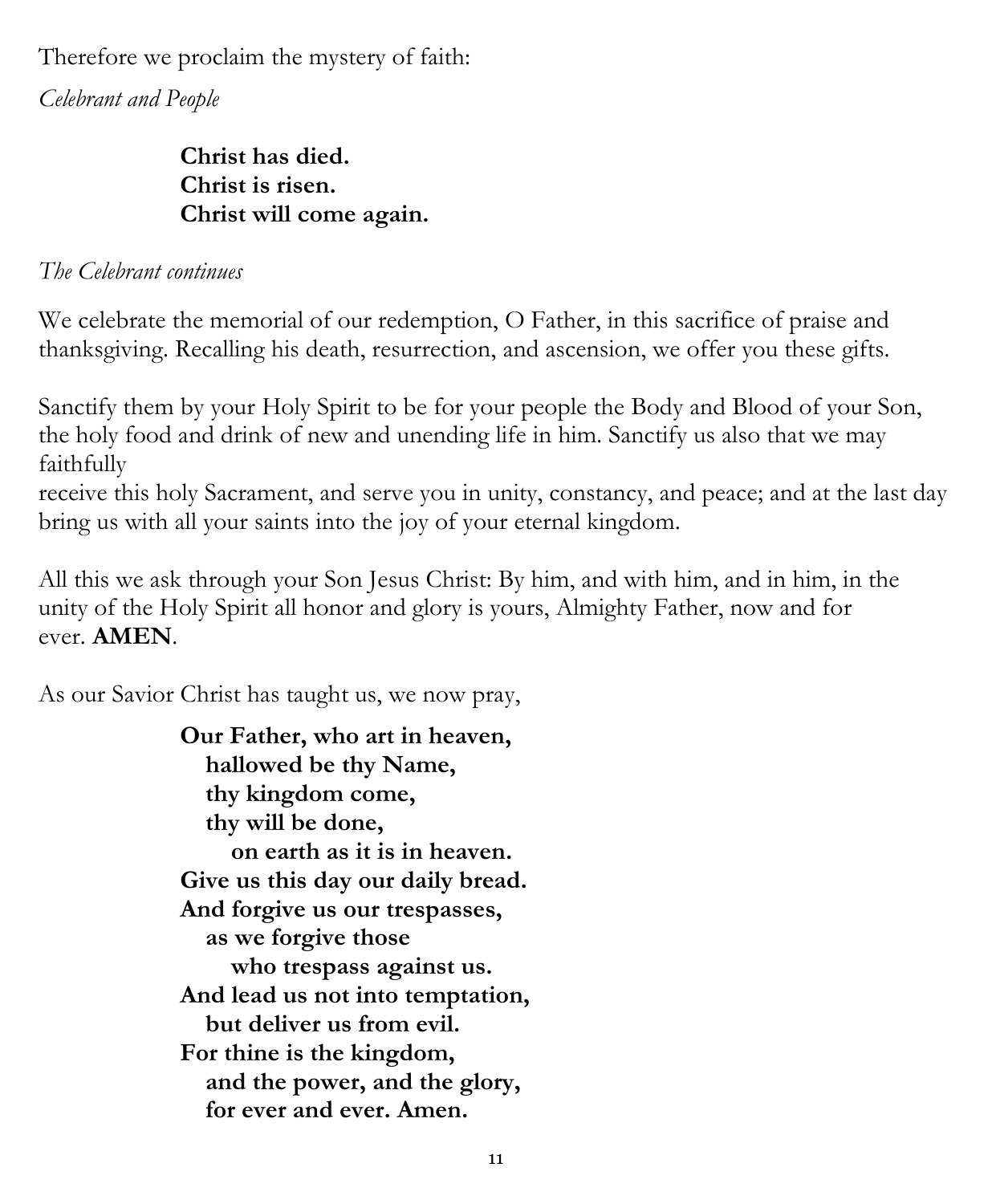#### **<sup>+</sup>Breaking of the Bread**

*The Celebrant breaks the consecrated Bread.* 

*A period of silence is kept.*

| Celebrant | Lamb of God, you take away the sins of the world, |
|-----------|---------------------------------------------------|
| People    | have mercy on us.                                 |
| Celebrant | Lamb of God, you take away the sins of the world, |
| People    | have mercy on us.                                 |
| Celebrant | Lamb of God, you take away the sins of the world, |
| People    | grant us peace.                                   |

*Facing the people, the Celebrant says the following Invitation*

The Gifts of God for the People of God.

| Communion Anthem | "Romance"           | Saint-Saëns |
|------------------|---------------------|-------------|
|                  | Lydia Doughty, horn |             |

#### **<sup>+</sup>Post-Communion Prayer**

*After Communion, the Celebrant says* Let us pray.

#### *Celebrant and People*

**Eternal God, heavenly Father, you have graciously accepted us as living members of your Son our Savior Jesus Christ, and you have fed us with spiritual food in the Sacrament of his Body and Blood. Send us now into the world in peace, and grant us strength and courage to love and serve you with gladness and singleness of heart; through Christ our Lord. Amen.**

**The Stripping of the Altar**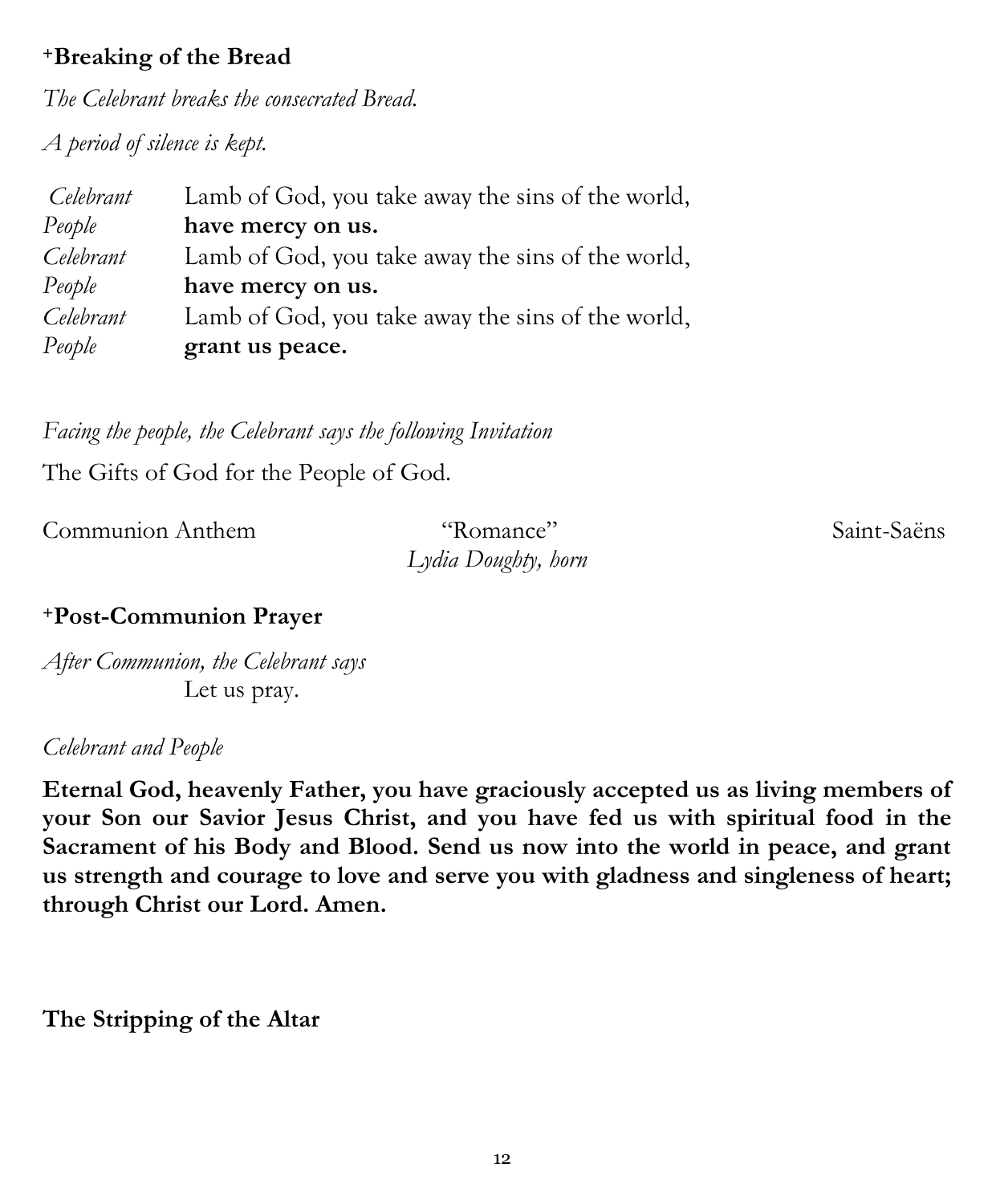#### **Anthem during the Stripping of the Altar:** "My Song is Love Unkown" -arr. Cherwein

My song is love unknown, my Savior's love to me, love to the loveless shown that they might lovely be. Oh, who am I, that for my sake my Lord should take frail flesh and die?

He came from his blest throne salvation to bestow, but men made strange, and none the long-for Christ would know. But oh, my friend, my friend indeed, who at my need his life did spend!

Sometimes they strew his way and his sweet praises sing, resounding all the day hosannas to their King. Then "Crucify!" is all their breath, and for his death they thirst and cry.

Why? What hath my Lord done? What makes this rage and spite? He made the lame to run, he gave the blind their sight. Sweet injuries! Yet they at these themselves displease and 'gainst him rise.

They rise and needs will have my dear Lord made away. A murderer they save, the Prince of life they slay. Yet cheerful he to suff ring goes that he his foes from thence might free.

In life, no house, no home my Lord on earth might have; in death, no friendly tomb, but what a stranger gave. What may I say? Heav'n was his home but mine the tomb wherein he lay.

Here might I stay and sing; no story so divine, never was love, dear King, never was grief like thine. This is my friend, in whose sweet praise I all my days could gladly spend!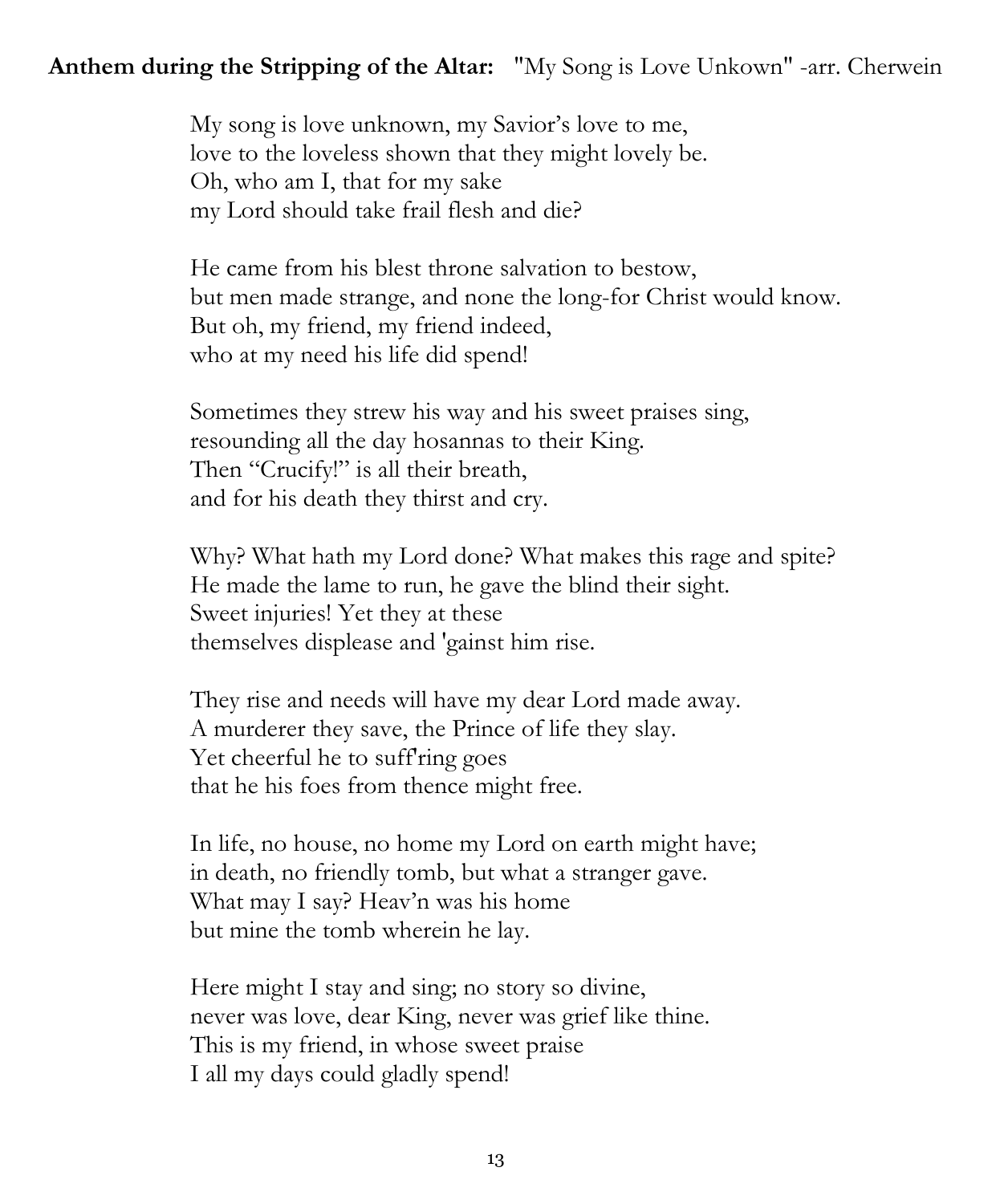1 My God, my God, why have you forsaken me? \* and are so far from my cry and from the words of my distress?

#### **2 O my God, I cry in the daytime, but you do not answer; \* by night as well, but I find no rest.**

3 Yet you are the Holy One, \* enthroned upon the praises of Israel.

#### **4 Our forefathers put their trust in you; \* they trusted, and you delivered them.**

5 They cried out to you and were delivered; \* they trusted in you and were not put to shame.

### **6 But as for me, I am a worm and no man, \* scorned by all and despised by the people.**

7 All who see me laugh me to scorn; \* they curl their lips and wag their heads, saying,

### **8 "He trusted in the LORD; let him deliver him; \* let him rescue him, if he delights in him."**

9 Yet you are he who took me out of the womb, \* and kept me safe upon my mother's breast.

#### **10 I have been entrusted to you ever since I was born; \* you were my God when I was still in my mother's womb.**

11 Be not far from me, for trouble is near,  $*$ and there is none to help.

#### **12 Many young bulls encircle me; \* strong bulls of Bashan surround me.**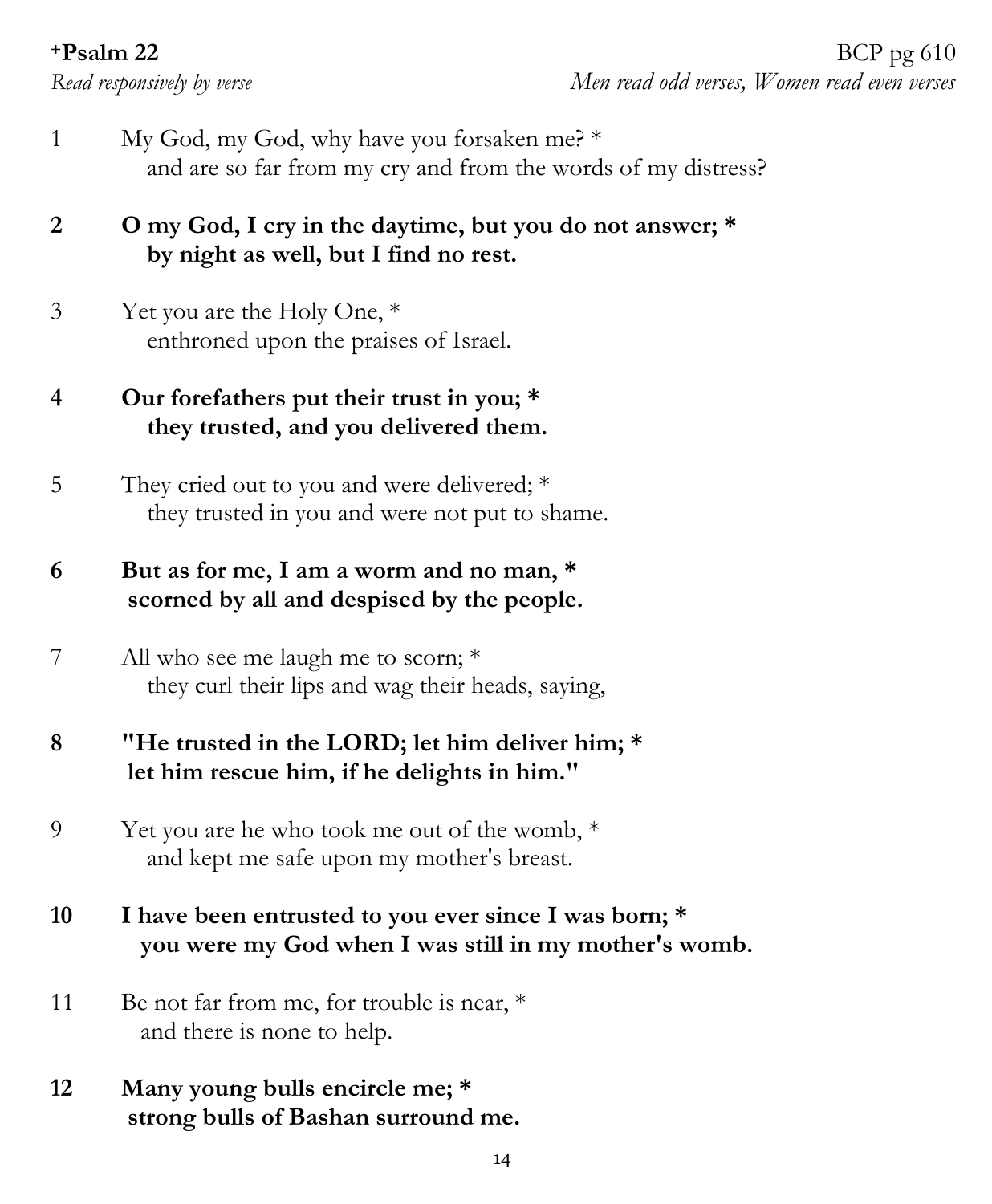13 They open wide their jaws at me, \* like a ravening and a roaring lion.

#### **14 I am poured out like water; all my bones are out of joint; \* my heart within my breast is melting wax.**

- 15 My mouth is dried out like a pot-sherd; my tongue sticks to the roof of my mouth; \* and you have laid me in the dust of the grave.
- **16 Packs of dogs close me in, and gangs of evildoers circle around me; \* they pierce my hands and my feet; I can count all my bones.**
- 17 They stare and gloat over me; \* they divide my garments among them; they cast lots for my clothing.
- **18 Be not far away, O LORD; \* you are my strength; hasten to help me.**
- 19 Save me from the sword, \* my life from the power of the dog.
- **20 Save me from the lion's mouth, \* my wretched body from the horns of wild bulls.**
- 21 I will declare your Name to my brethren; \* in the midst of the congregation I will praise you.

#### **22 Praise the LORD, you that fear him; \* stand in awe of him, O offspring of Israel; all you of Jacob's line, give glory.**

23 For he does not despise nor abhor the poor in their poverty; neither does he hide his face from them; \* but when they cry to him he hears them.